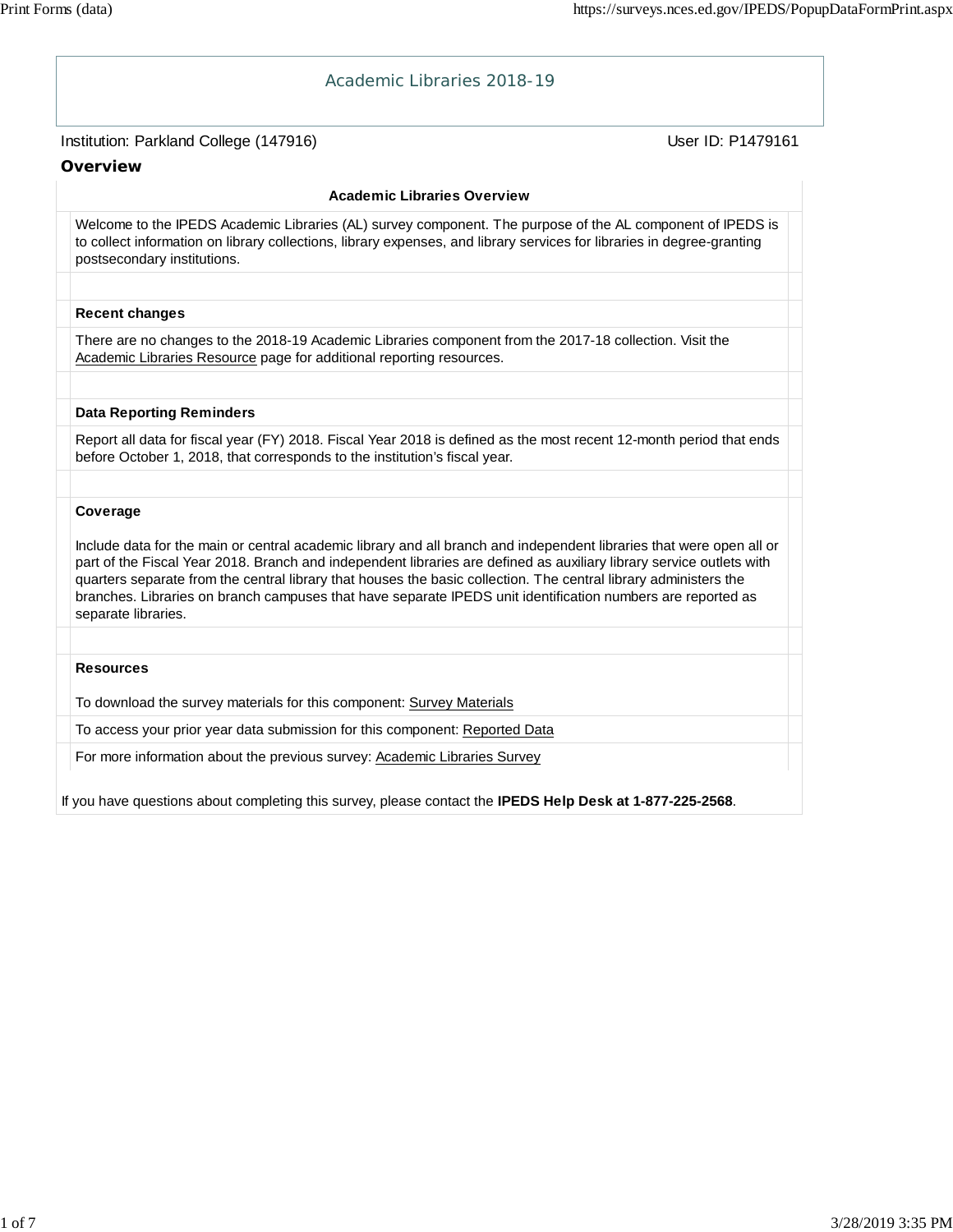| User ID: P1479161                  |
|------------------------------------|
|                                    |
|                                    |
| Greater than or equal to \$100,000 |
|                                    |
|                                    |
|                                    |
|                                    |
|                                    |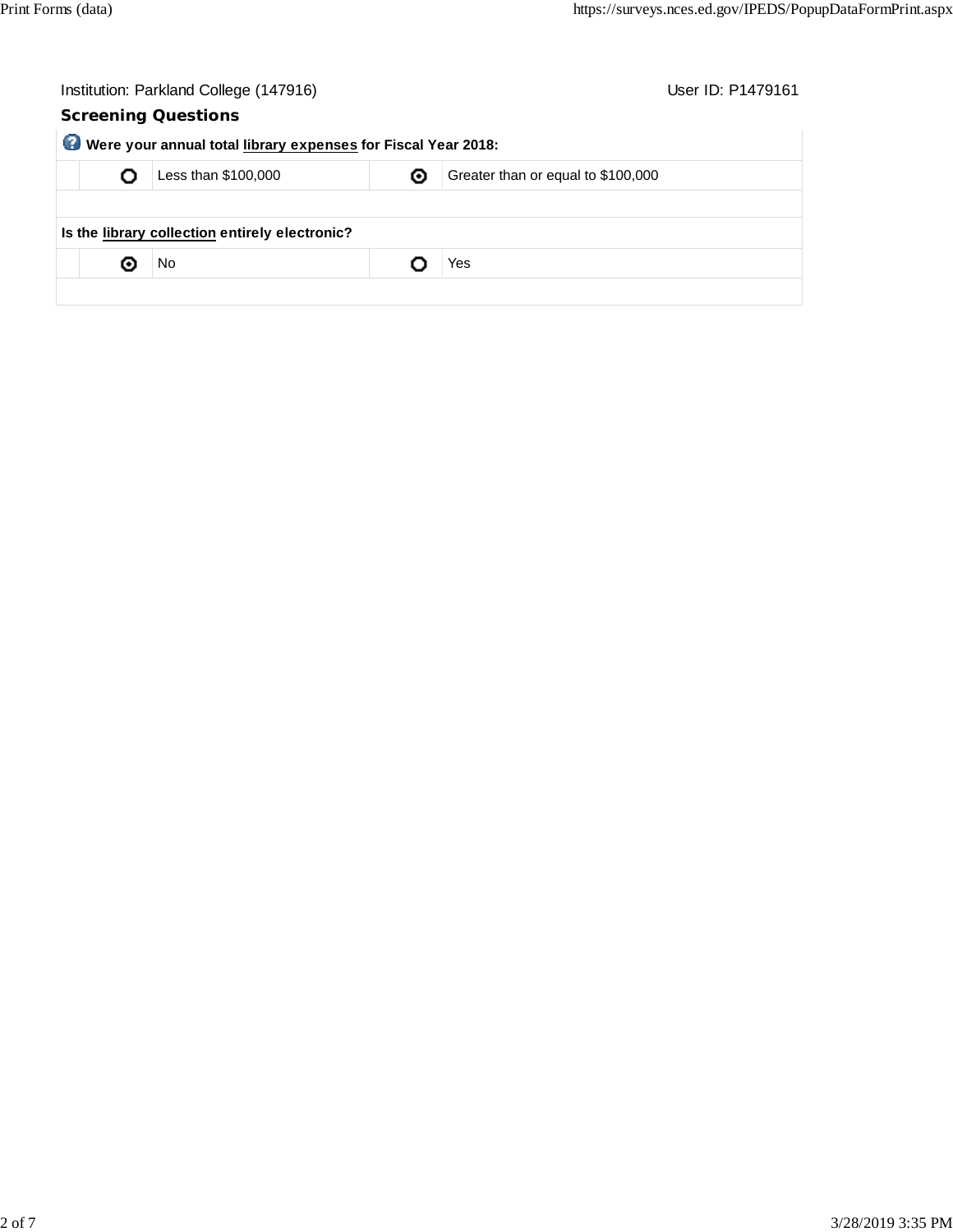Institution: Parkland College (147916) Contract College (147916)

### **Library Collections/Circulation and Interlibrary Loan Services**

### Section I:

# For all degree-granting institutions

# with library expenses >0 and/or access to a library collection

**NOTE - This section of the survey collects data on selected types of material. It does not cover all materials. Report the total number of each category held at the END of Fiscal Year 2018.**

|                                 | <b>Physical</b> |                      | <b>Digital/Electronic</b> |                      | <b>Total</b> |  |
|---------------------------------|-----------------|----------------------|---------------------------|----------------------|--------------|--|
| <b>Library Collections</b>      |                 | Prior Year<br>Amount |                           | Prior Year<br>Amount |              |  |
| ◙<br><b>Books</b>               | 80,618          | 91,871               | 199,230<br>⊕              | 6,427                |              |  |
| Databases                       |                 |                      | 48                        | 42                   |              |  |
| Media                           | 9,697           | 10,523               | 36,081                    | 31,457               |              |  |
| Serials                         | 191             | 239                  | 49,014                    | 63,022               |              |  |
| <b>Total</b>                    | 90,506          | 102,633              | 284,373                   | 100,948              | 374,879      |  |
|                                 |                 |                      |                           |                      |              |  |
| <b>Library Circulation</b><br>Ø | 20,754          | 18,381               | 42,040                    | 34,563               | 62,794       |  |
|                                 |                 |                      |                           |                      |              |  |

#### **Does your institution have Interlibrary Loan Services ?**

|  | No                                                                 |               |                          |
|--|--------------------------------------------------------------------|---------------|--------------------------|
|  | Yes                                                                |               |                          |
|  | <b>Interlibrary Loan Services</b>                                  | <b>Number</b> | <b>Prior Year Amount</b> |
|  | Total interlibrary loans and documents provided to other libraries | 3,551         | 4,533                    |
|  | Total interlibrary loans and documents received                    | 1,320         | 1,359                    |

**You may use the space below to** provide context **for the data you've reported above.This context box will not be posted on the College Navigator Website.**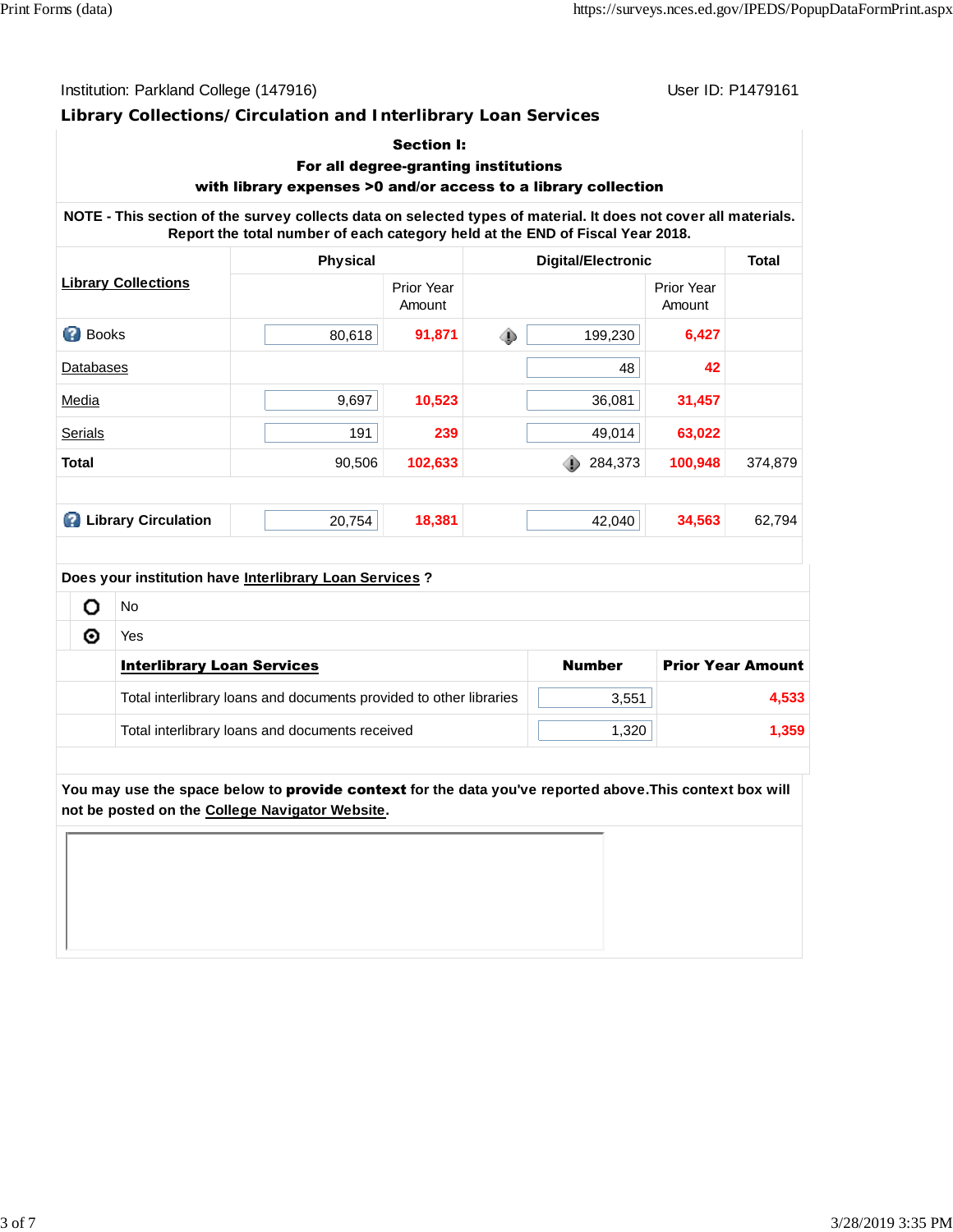# **Expenses**

User ID: P1479161

|                                    |           | For degree-granting institutions with<br>library expenses $>= $100,000$                                                                                         |                        |                          |
|------------------------------------|-----------|-----------------------------------------------------------------------------------------------------------------------------------------------------------------|------------------------|--------------------------|
|                                    |           | Library expenses should be reported for the most recent 12-month period that corresponds to your<br>institution's fiscal year that ends before October 1, 2018. |                        |                          |
|                                    |           |                                                                                                                                                                 |                        | <b>Prior Year Amount</b> |
|                                    |           | <b>O</b> Indicate the number of branch and independent                                                                                                          |                        |                          |
| libraries                          |           | (exclude the main or central library).                                                                                                                          | 0                      |                          |
| <b>B</b> Expenses                  |           |                                                                                                                                                                 | <b>Amount</b>          |                          |
|                                    |           | Total salaries and wages for the library staff                                                                                                                  | 728,333                | 706,808                  |
|                                    |           |                                                                                                                                                                 |                        |                          |
|                                    |           | Are staff fringe benefits paid out of the library budget?                                                                                                       |                        |                          |
| o                                  | <b>No</b> |                                                                                                                                                                 |                        |                          |
| ⊙                                  | Yes       | <b>Total Fringe benefits</b>                                                                                                                                    | 103,928                | 105,912                  |
| <b>Materials/services expenses</b> |           | One-time purchases of books, serial back-files, and other materials                                                                                             | 77,837                 |                          |
|                                    |           | Ongoing commitments to subscriptions                                                                                                                            | 127,509                |                          |
| All other materials/services costs |           |                                                                                                                                                                 | 17,830                 |                          |
|                                    |           | <b>Total materials/services expenses</b>                                                                                                                        | 223,176                | 224,779                  |
|                                    |           |                                                                                                                                                                 |                        |                          |
|                                    |           | <b>Operations and maintenance expenses</b>                                                                                                                      |                        |                          |
| Preservation services              |           |                                                                                                                                                                 | 0                      |                          |
|                                    |           | All other operations and maintenance expenses                                                                                                                   | 75,290                 |                          |
|                                    |           | Total operations and maintenance expenses                                                                                                                       | 75,290                 | 57,628                   |
|                                    |           |                                                                                                                                                                 |                        |                          |
|                                    |           |                                                                                                                                                                 | 1,130,727<br>1,026,799 | 1,095,127<br>989,215     |
| <b>Total Expenses</b>              |           | <b>Total Expenses (minus Fringe Benefits)</b>                                                                                                                   |                        |                          |

**not be posted on the College Navigator Website.**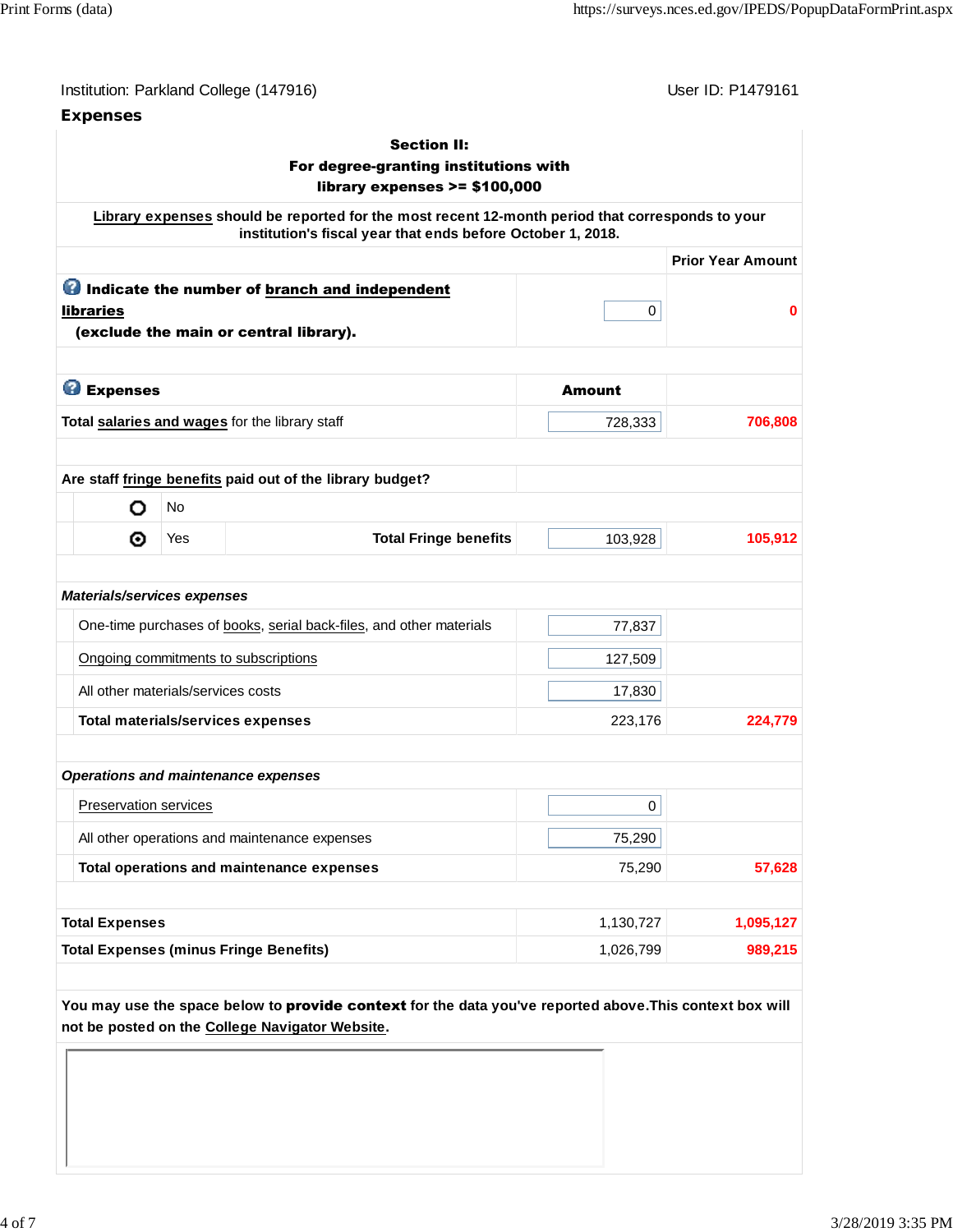| Institution: Parkland College (147916) |  |  |  |
|----------------------------------------|--|--|--|
|----------------------------------------|--|--|--|

User ID: P1479161

# **Prepared by**

The name of the preparer is being collected so that we can follow up with the appropriate person in the event that there are questions concerning the data. The Keyholder will be copied on all email correspondence to other preparers.

The time it took to prepare this component is being collected so that we can continue to improve our estimate of the reporting burden associated with IPEDS. Please include in your estimate the time it took for you to review instructions, query and search data sources, complete and review the component, and submit the data through the Data Collection System.

Thank you for your assistance.

| This survey component was prepared by: |                        |   |                             |  |                   |  |  |
|----------------------------------------|------------------------|---|-----------------------------|--|-------------------|--|--|
|                                        | Keyholder              |   | <b>SFA Contact</b>          |  | <b>HR Contact</b> |  |  |
|                                        | <b>Finance Contact</b> | ⊙ | Academic Library<br>Contact |  | Other             |  |  |
| Deb Probasco<br>Name:                  |                        |   |                             |  |                   |  |  |
| Email:                                 | dprobasco@parkland.edu |   |                             |  |                   |  |  |
|                                        |                        |   |                             |  |                   |  |  |

#### **How many staff from your institution only were involved in the data collection and reporting process of this survey component?**

6.00 Number of Staff (including yourself)

#### **How many hours did you and others from your institution only spend on each of the steps below when responding to this survey component?**

*Exclude the hours spent collecting data for state and other reporting purposes.*

| <b>Staff</b><br>member | <b>Collecting Data</b><br><b>Needed</b> | <b>Revising Data to</b><br><b>Match</b><br><b>IPEDS Requirements</b> | <b>Entering Data</b> | <b>Revising and Locking</b><br><b>Data</b> |
|------------------------|-----------------------------------------|----------------------------------------------------------------------|----------------------|--------------------------------------------|
| Your office            | 12.00<br>hours                          | hours                                                                | 1.00<br>hours        | hours                                      |
| Other<br>offices       | hours                                   | hours                                                                | hours                | hours                                      |
|                        |                                         |                                                                      |                      |                                            |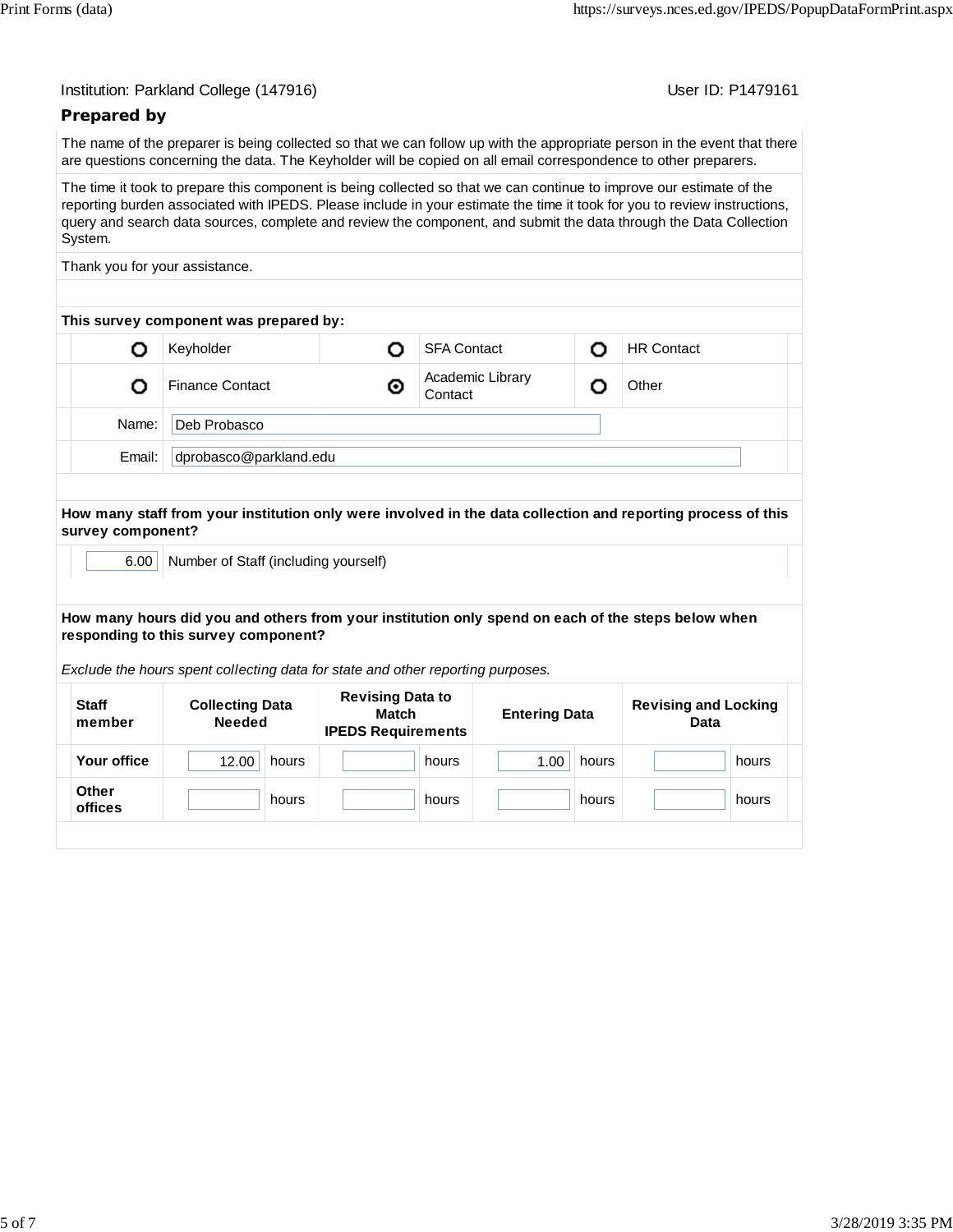Institution: Parkland College (147916) **Distribution: Parkland College (1479161** College College College College College College College College College College College College College College College College College Colle

### **Summary**

# **Academic Libraries Component Summary**

IPEDS collects important information regarding your institution. All data reported in IPEDS survey components become available in the IPEDS Data Center and appear as aggregated data in various Department of Education reports. Additionally, some of the reported data appears in your institution's Data Feedback Report (DFR). The purpose of this summary is to provide you an opportunity to view some of the data that, when accepted through the IPEDS quality control process, will appear on your DFR. Data Feedback Reports will be available through the Data Center and sent to your institution's CEO in November 2018.

Please review your data for accuracy. If you have questions about the data displayed below after reviewing the data reported on the survey screens, please contact the IPEDS Help Desk at: 1-877-225-2568 or ipedshelp@rti.org.

| Library<br>Collections/Circulation | <b>Physical Collection</b> | Digital/Electronic<br>Collection |
|------------------------------------|----------------------------|----------------------------------|
| <b>Books</b>                       | 80,618                     | 199,230                          |
| Databases                          |                            | 48                               |
| Media                              | 9,697                      | 36,081                           |
| Serials                            | 191                        | 49,014                           |
| <b>Total Collection</b>            | 90,506                     | 284,373                          |
|                                    |                            |                                  |
| <b>Total Circulation</b>           | 20,754                     | 42,040                           |

| <b>Expenses</b>                        | Amount      |
|----------------------------------------|-------------|
| Salaries and wages                     | \$728,333   |
| Fringe benefits                        | \$103,928   |
| Materials/services expenses            | \$223,176   |
| Operations and maintenance<br>expenses | \$75,290    |
| Total expenses                         | \$1,130,727 |